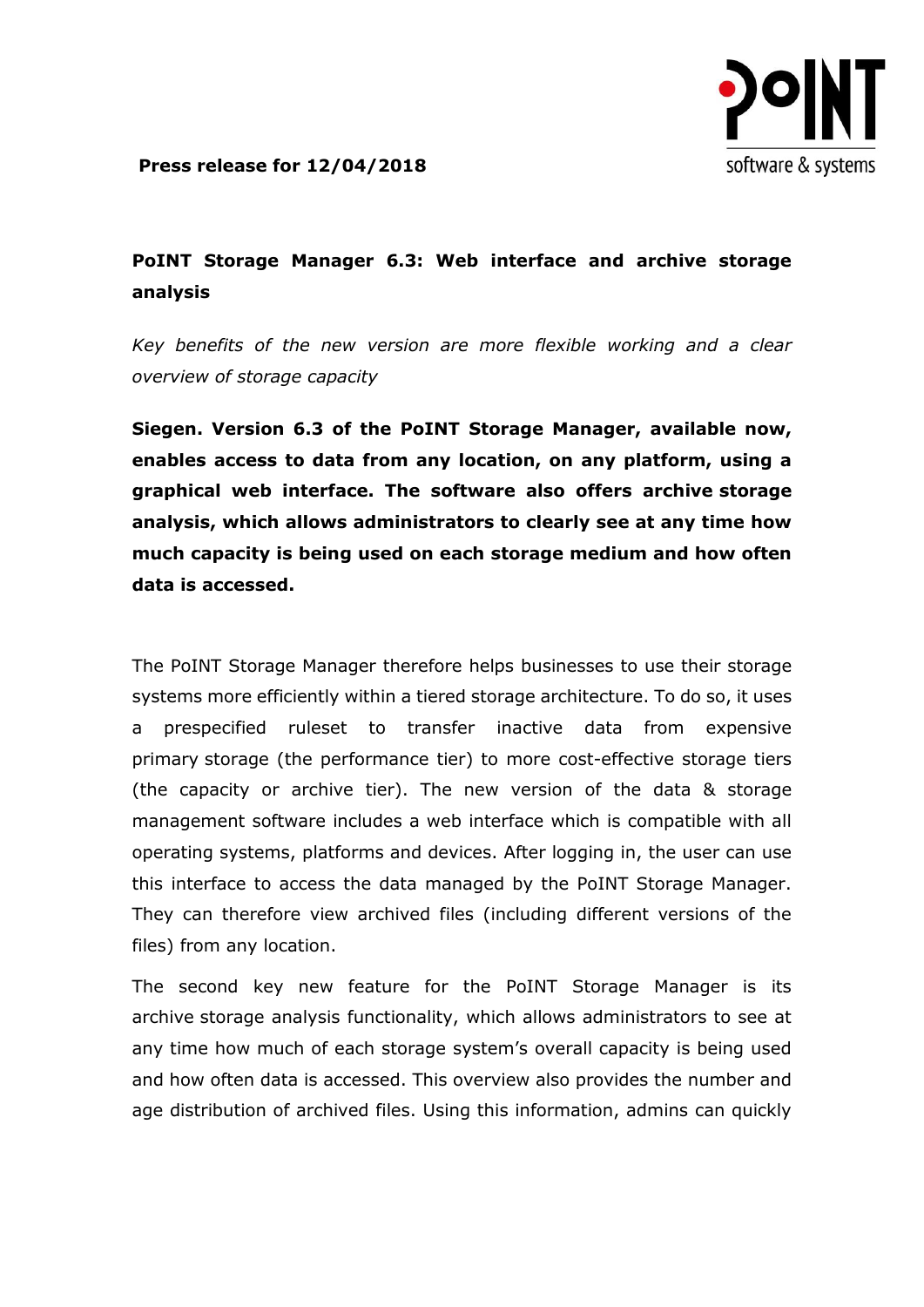

assess when it will be necessary to invest in additional storage hardware. They can also use the statistical functionality to see which file types make up

what proportion of the overall data volumes. They can also see an overview of file access history to understand what data users are reading and writing (and how much of it). This setup can be used as a basis to further optimise data transfer rules.

| <b>DONT</b><br>software & systems | <b>PoINT Storage Manager</b>                    |              |                          |          | $\mathcal{L}_{\mathbf{0}}$ | $\theta$ |
|-----------------------------------|-------------------------------------------------|--------------|--------------------------|----------|----------------------------|----------|
|                                   | Storage Overview<br>User Management<br>Settings |              |                          |          |                            |          |
|                                   | <b>File Server</b><br>Storage_2018              |              |                          |          |                            |          |
|                                   | <b>CAT</b> Copy <b>C</b> Retresh                |              |                          | Search   | $\hbox{\tt Q}$             |          |
|                                   | Showing 1 to 14 of 14 entries<br>Name           | Size         | <b>Modification Time</b> | Versions |                            |          |
|                                   | + Parent                                        |              |                          |          |                            |          |
|                                   | ₩<br>20181017.tif                               | 1.46 MByte   | 2/10/2010 12:01:23 PM    | P.       |                            |          |
|                                   | e<br>Image_20180217.jpg                         | 479.87 KByte | 9/7/2018 1:48:19 PM      | 费        |                            |          |
|                                   | Image_20180219.jpg                              | 2.04 MByte   | 9/7/2018 1:48:18 PM      | 费        |                            |          |
|                                   | Image_20180303.jpg                              | 2.08 MByte   | 10/18/2018 1:22:02 PM    | 费        |                            |          |
|                                   | Image_20180314.jpg                              | 108.97 KByte | 5/2/2018 4:59:09 PM      | 费        |                            |          |
|                                   | Image_20180419.jpg                              | 392.48 KByte | 9/7/2018 1:48:18 PM      | 费        |                            |          |
|                                   | Image 20180501.jpg                              | 5.57 MByte   | 4/4/2014 9:34:14 AM      | 熟        |                            |          |
|                                   | Image_20180509.jpg                              | 1.37 MByte   | 9/7/2018 1:48:19 PM      | P.       |                            |          |
|                                   | Image_20180527.jpg                              | 1.01 MByte   | 10/18/2018 1:22:03 PM    | 费        |                            |          |
|                                   | Image_20180707.png                              | 33.45 KByte  | 7/28/2017 10:56:46 AM    | P.       |                            |          |

Via the web interface of PoINT Storage Manager users can access archived data independent of location and platform

Further information: [www.point.de.](https://www.point.de/)